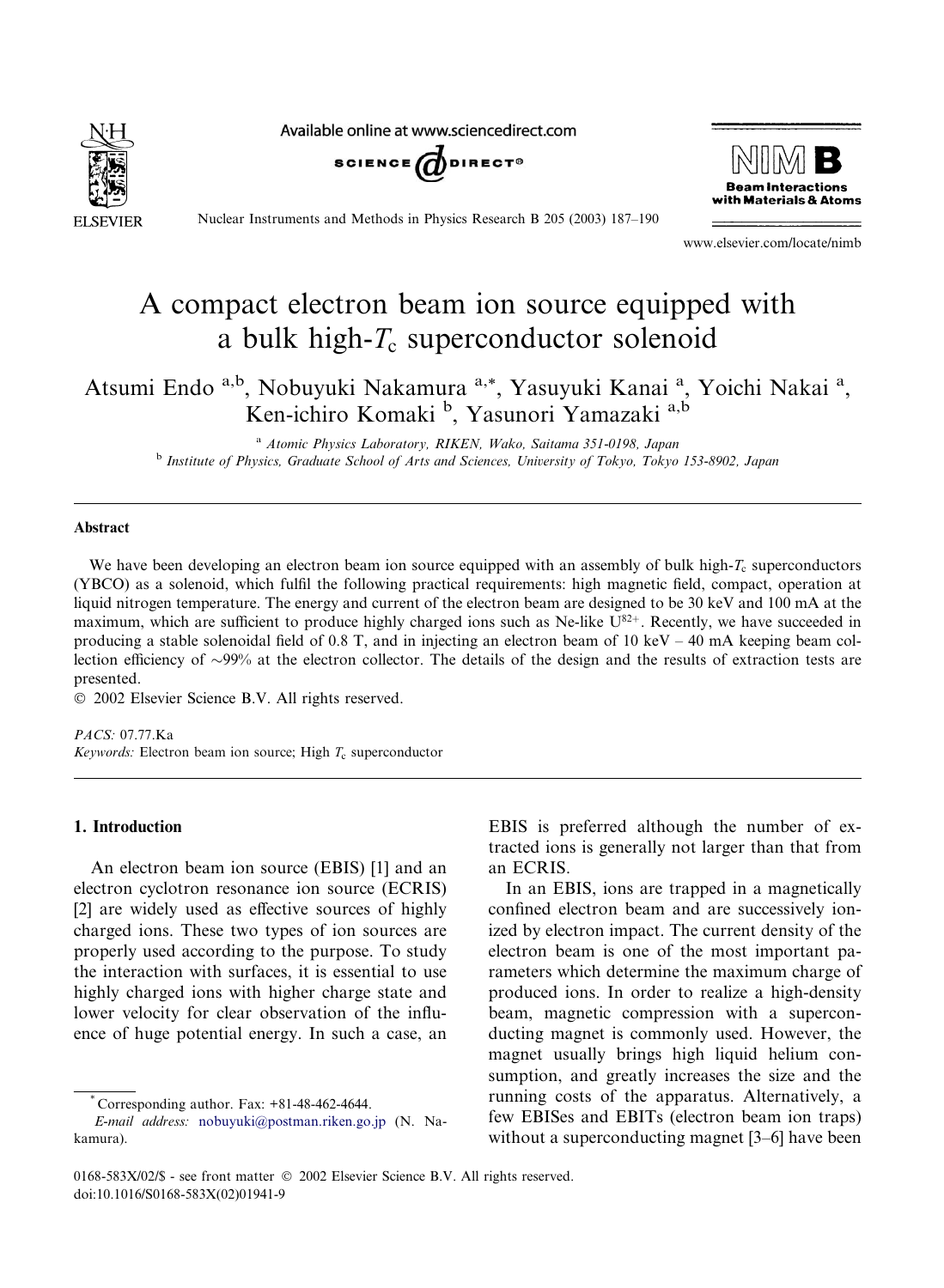developed. The intention of the designers is to downsize the apparatus and to cut down the running costs at the cost of losing a strong magnetic field. Such a compact and economical EBIS is in strong demand to perform systematic studies in a small laboratory. The motivation for developing the present EBIS is to have a stronger magnetic field without losing the advantages of the downsized EBISes which do not use liquid helium. For this purpose, we adopted high- $T_c$  superconducting material to produce a strong magnet. It decreases the size of the EBIS and enables us to operate the EBIS at the liquid  $N_2$  temperature with a sufficiently strong magnetic field.

# 2. The device

A schematic drawing of the EBIS is shown in Fig. 1. The electron beam emitted from a Piercetype electron gun with a 3-mm-diam spherical cathode is accelerated by the potential difference (30 kV at the maximum) between the gun and the cryostat region, and injected into the drift tube. The electron beam is compressed by the strong magnetic field produced by the high- $T_c$  superconducting magnets. After passing through the drift tube, the electron beam is decelerated to  $\sim$ 1 keV

and collected by the water-cooled electron collector. Ions are confined within the center of the drift tube axially by an axial electrostatic well prepared by three successive electrodes and radially by the space charge potential of the compressed electron beam. Highly charged ions are thus produced by successive electron impact ionization of the trapped ions. There are two modes for ion extraction. One is the DC mode, where ions which go over the well potential are accelerated. The other is the pulsed mode, where the trapped ions are forcibly extracted by instantaneously shallowing the well potential. The extracted ions pass through the electron collector and are led to the experimental chamber after focusing with electrostatic lenses and charge separation with a bending magnet. Electron trajectories under various magnetic and electric fields were simulated taking into account the space charge effect, which predicts that an electron beam can be compressed to a diameter of 100 lm, corresponding to a current density of 1000  $A/cm<sup>2</sup>$  at the center of the drift tube.

The high- $T_c$  superconducting material used is  $YBa<sub>2</sub>CuO<sub>7-x</sub>$ , which has a high critical current density  $(J_c)$  [7]. It is noted that high- $T_c$  superconductor is a kind of ceramic, and the wire is not flexible to make a solenoid with a small diameter. As an alternative method to prepare a supercon-



Fig. 1. Schematic view of the present EBIS.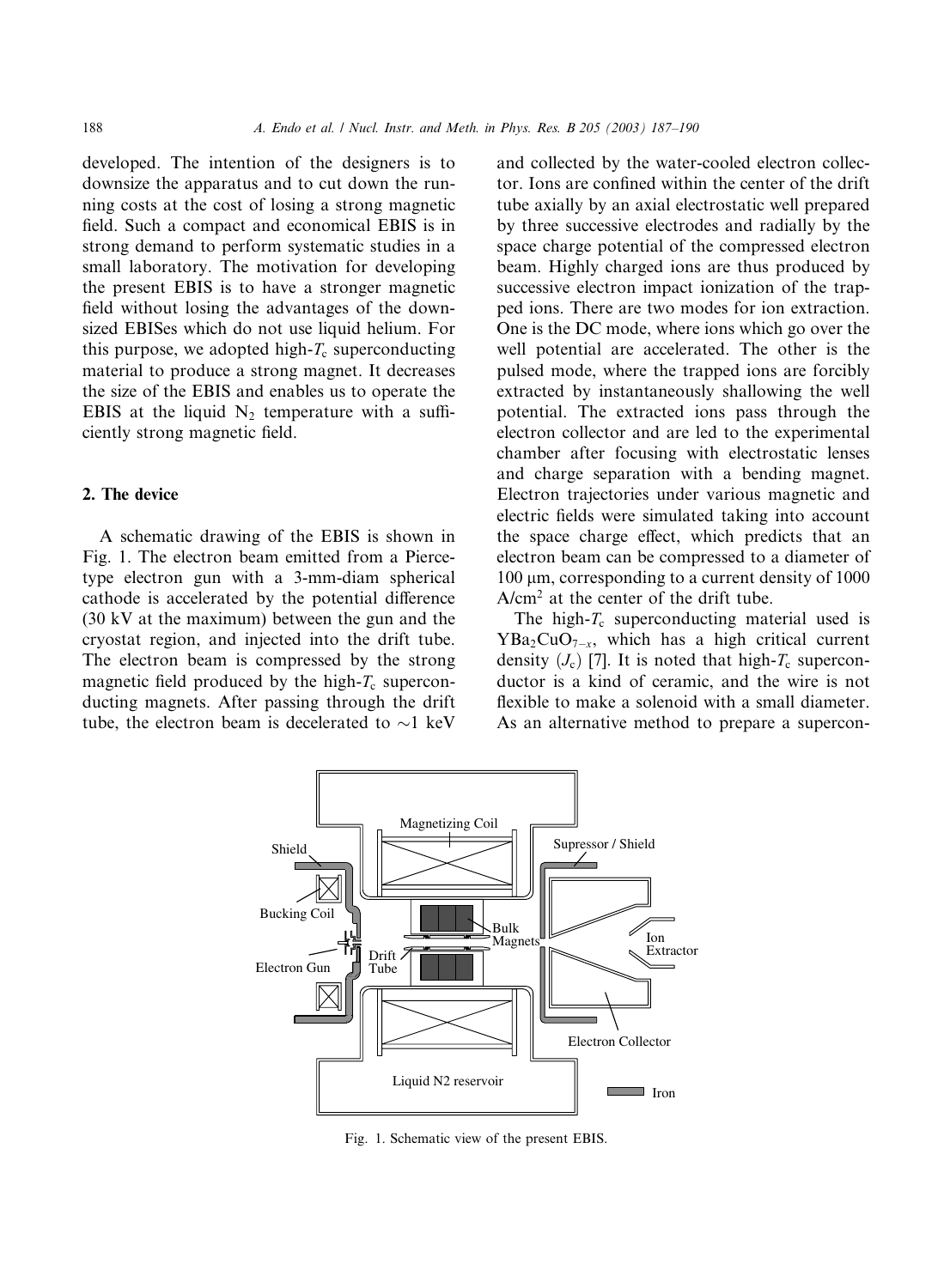ducting solenoid, a high- $T_c$  bulk material is machined as a ring shape with an outer diameter of 51 mm, an inner diameter of 15 mm, and a thickness of 12 mm. Three ring-shaped magnets are put in series and sealed in a stainless steel container which is in contact with the liquid  $N_2$ reservoir wall. There are several methods to magnetize bulk magnets. Field cooling (FC) using a static magnetic field is an effective method that is commonly used. However, it requires an additional strong magnet, which increases the size of the apparatus. We adopted so-called pulsed field magnetization (PFM) technique [8,9] for the present EBIS, where the magnetizing coil (182 turns of a copper wire with a cross section of  $1.4 \times 3.0$  $mm<sup>2</sup>$ ) is installed in the liquid N<sub>2</sub> reservoir. Fig. 2 shows the field distribution along the solenoid axis. By repeatedly applying pulsed magnetic field with a width of 11 ms and peak strength of several Tesla, we succeeded in magnetizing the bulk magnets up to 0.8 T at the liquid  $N<sub>2</sub>$  temperature. The current feedthroughs for the coil (copper wire with a diameter of 6 mm) can be removed after the magnetization by linear motion feedthroughs to avoid heat loss.

The liquid  $N_2$  reservoir is supported by eight bars connected to linear motion feedthroughs. The supporting unit was so designed as to make the thermal conduction between the bar and the reservoir as small as possible. The linear motion feedthroughs are also used for alignment of the drift tube with respect to the electron gun and the



Fig. 2. Distribution of trapped magnetic field at 77 K.

collector. The liquid  $N_2$  reservoir also works as a cryogenic pump, which realize the desired vacuum condition  $(5 \times 10^{-9}$  Pa inside the trap). The capacity of the reservoir is about 6 l; it is possible to operate the EBIS continuously for 12 h without refilling the reservoir.

# 3. The present status

In the first stage of test operation, the EBIS has been operated with electron energies below 10 keV. The maximum current achieved so far is 50 mA. Within these parameters,  $\sim$ 99% collection of the electron beam at the electron collector has been achieved. Preliminary ion extraction test has been performed recently. Fig. 3 shows a typical charge spectrum of extracted ions. In this operation, ions were produced with a  $7.5 \text{ keV} - 30 \text{ mA}$  electron beam and extracted with extraction voltage of 2 kV. Argon gas was injected through a small hole prepared in the middle electrode of the drift tube. Under these parameters, argon is expected to be fully ionized. However, in the present operation, the maximum charge state of the extracted ions was  $15+$  as shown in the figure. This is probably



Fig. 3. Typical charge spectrum of argon ions extracted from the present EBIS. The electron beam energy  $(E_e)$  and the current  $(I_e)$  were 7.5 keV and 30 mA, respectively. The extraction voltage  $(V_i)$  was 2 kV. The ions were extracted in the DC mode. Contribution from residual gases (nitrogen and carbon) is found as small peaks. Although the mass to charge ratio  $\left(\frac{M}{q}\right)$ is the same (2.67) between  $Ar^{15+}$  and  $O^{6+}$ , the peak at  $M/q = 2.67$  is considered to be Ar<sup>15+</sup> because contribution from  $O^{5+}$  ( $M/q = 3.2$ ) is not seen in the spectrum.